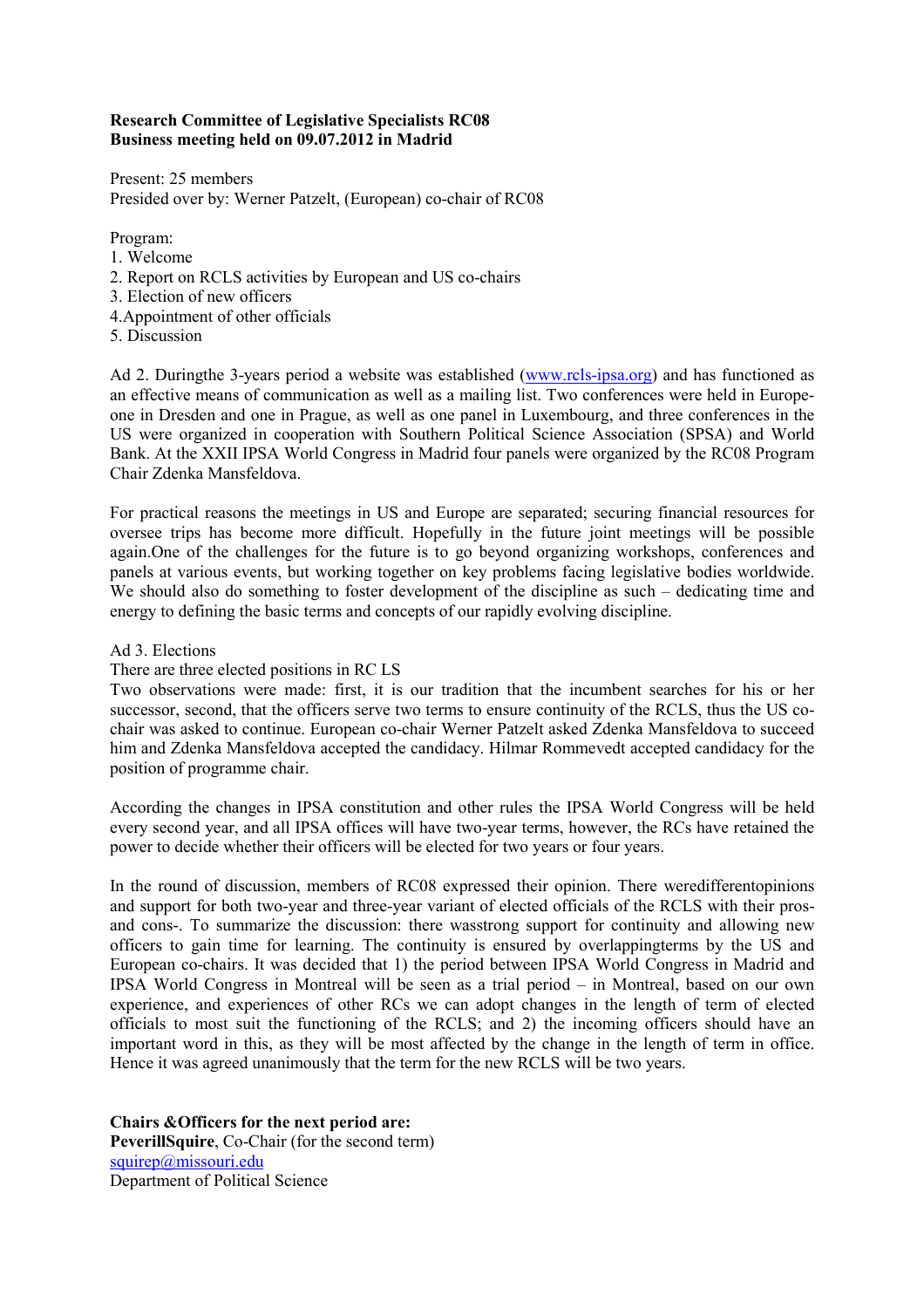University of Missouri 301 ProfessionalBuilding ColumbiaMO65211-6030 USA Phone:  $+1 - 573 - 882 - 0097$ 

### **Zdenka Mansfeldová**, Co-Chair (for the first term)

zdenka.mansfeldova@soc.cas.cz Department of sociology of politics Institute of Sociology of the Academy of Sciences of the CzechRepublic Jilska 1, 110 00 Prague **CzechRepublic** 

**Programme Chair**  HilmarRommevedt Hilmar.rommevedt@rf.no NorwegianResearchCenter for Organization and Management

ZdenkaMansfeldova, HilmarRommedtvedt, and PeverillSquire were the candidates for the three electedpositions. The RC08 refused a secretballot and opted foracclamation. Allthree candidates were elected. Out-going chair Werner Patzelt congratulated the newlyelected officers.

After the electionsWerner Patzelt turned over the meeting to Zdenka Mansfeldova as newly elected European Co-chair.

Subsequently, RCLS members agreed with appointment of twootherpositions:

An importantposition is webmaster. Erik Fritzsche at the Technical University Dresden is doing an excellent. RCLSexpresses its appreciation and is in agreement with continuation of Erik as official Webmaster of RCLS.

#### Erik Fritzsche, Webmaster

DresdenUniversity of Technology (TechnischeUniversitaetDresden) erik@fritzsche-net.de.

Anotherappointedposition is ResearchDirector. For practicalpurposes in order torepresent the RC08 in organizingactivities in the US, there is suggestion to continue in thispractice. Irina S. Khmelko (University of Tennessee, Chattanooga) was re-appointed as the RCLS Director for Research.

## **Irina S. Khmelko**, RCLS Director for Research

Irina-Khmelko@utc.edu University of Tennessee, Chattanooga Department of Political Science, Public Administration and Nonprofit Management 417 FletcherHall, Dept 6356 615 McCallie Avenue Chattanooga, TN 37403 USA

## Ad 4.

A few additional points on the agenda:

1. Informalconsultation with past co-chairswere used quiteoften in the past; there was a proposal to adopt the position ofpast-co-chairformally. The RC08 membersagreed and Werner Patzeltwasunanimouslyaccepted as past-co-chair.